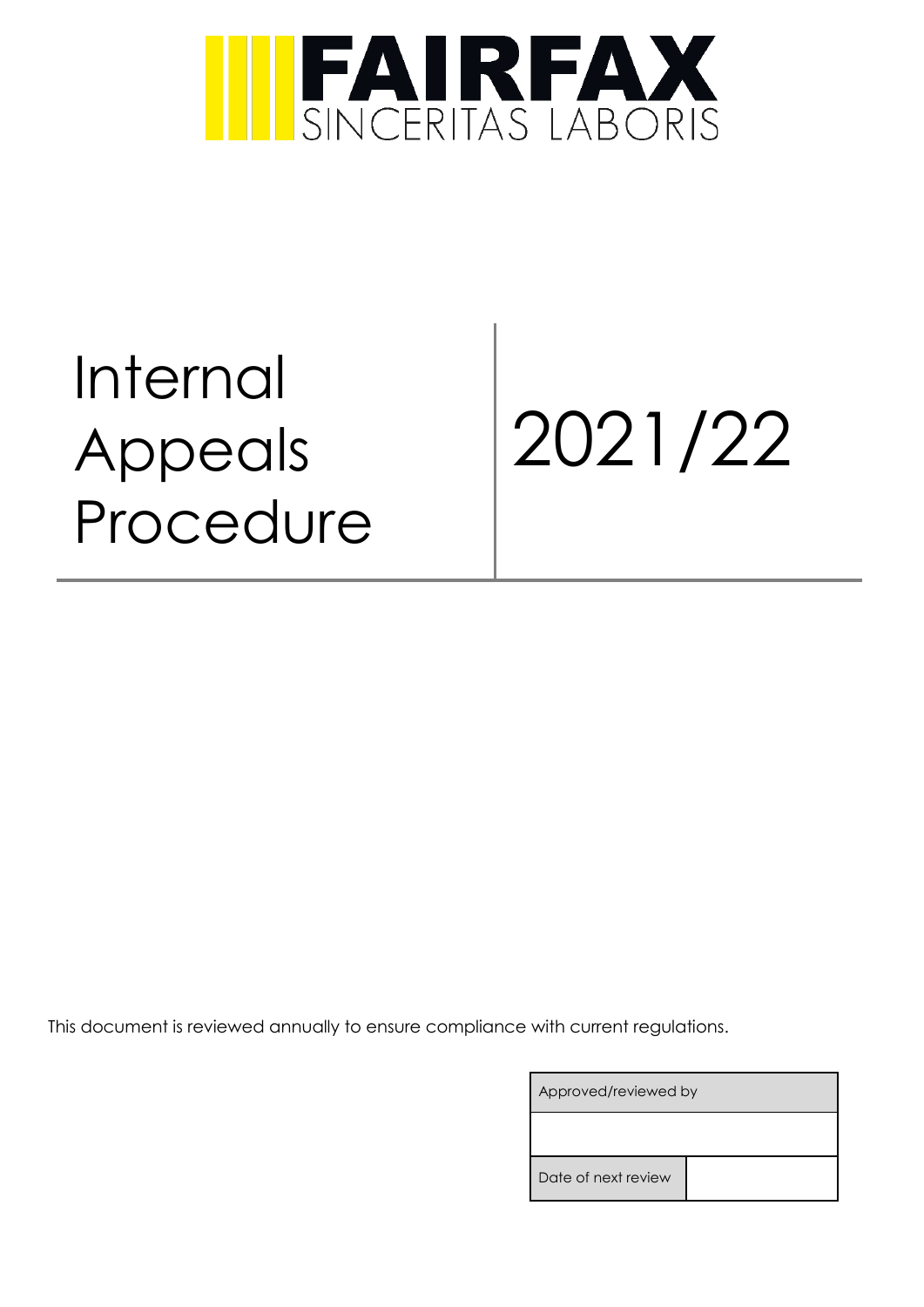# <span id="page-1-0"></span>**Key staff involved in internal appeals procedures**

| Role           | Name(s)          |
|----------------|------------------|
| Head of centre | <b>D</b> Bunn    |
| SLT member(s)  | <b>T</b> Johnson |
| Exams officer  | C Jones          |

# **Contents**

| 2. Appeals against the centre's decision not to support a clerical check, a review of marking, a |  |
|--------------------------------------------------------------------------------------------------|--|
|                                                                                                  |  |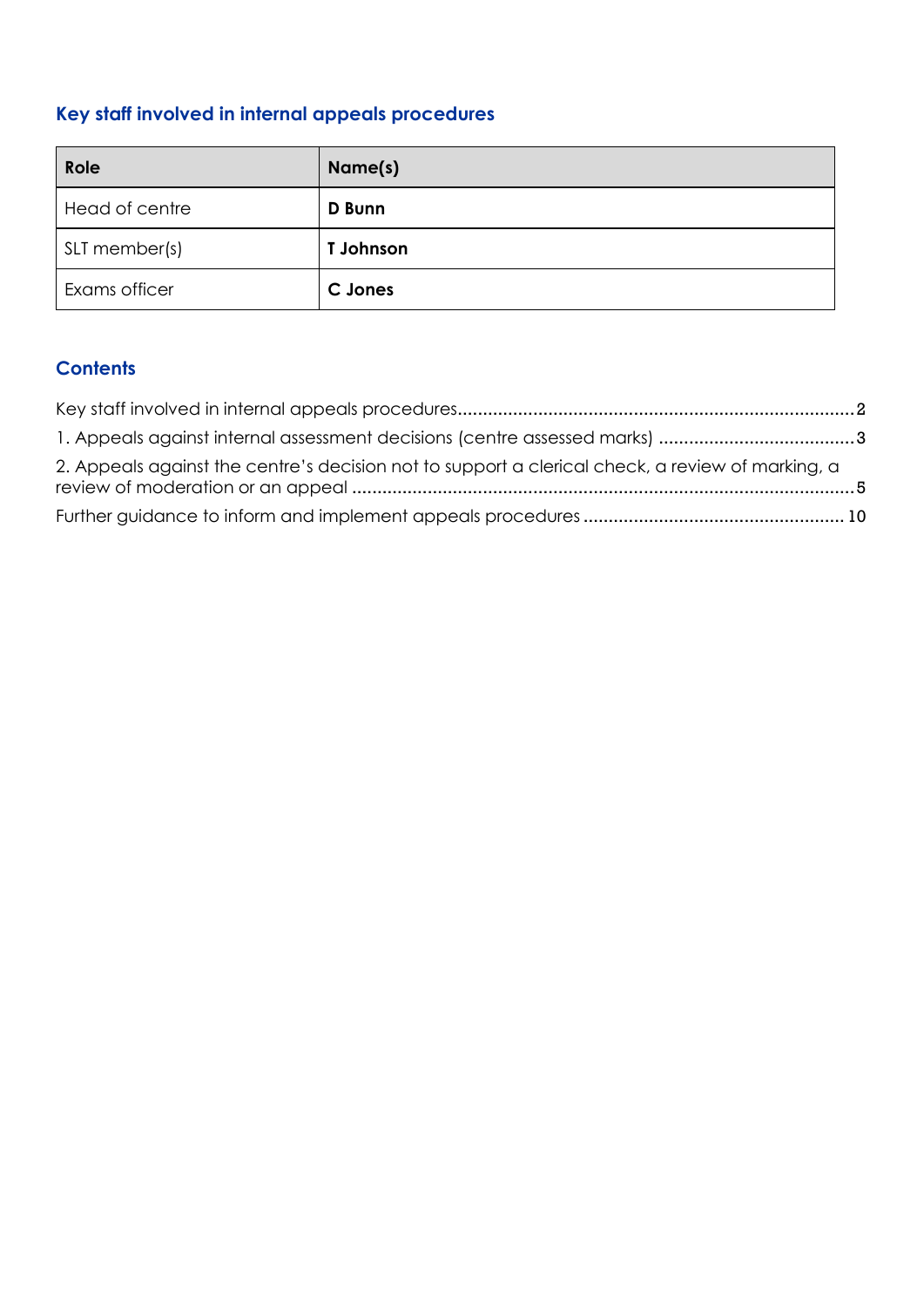## <span id="page-2-0"></span>**1. Appeals against internal assessment decisions (centre assessed marks)**

Certain GCSE, GCE and other qualifications contain components of non-examination assessment (or units of coursework) which are internally assessed (marked) by Fairfax Academy and internally standardised. The marks awarded (the internal assessment decisions) which contribute to the final grade of the qualification are then submitted by the deadline set by the awarding body for external moderation.

This procedure confirms Fairfax Academy's compliance with JCQ's **General Regulations for Approved Centres** (section 5.7) that the centre will:

- have in place and be available for inspection purposes, a written internal appeals procedure relating to internal assessment decisions and to ensure that details of this procedure are communicated, made widely available and accessible to all candidates
- before submitting marks to the awarding body inform candidates of their centre assessed marks and allow a candidate to request a review of the centre's marking within 5 days of being informed of their mark

| Date       | Qualification                                                                                                                   | <b>Details</b>                                                                                                                                                                                      | <b>Exam Series</b> |
|------------|---------------------------------------------------------------------------------------------------------------------------------|-----------------------------------------------------------------------------------------------------------------------------------------------------------------------------------------------------|--------------------|
| 31/03/2022 | <b>GCSE PE</b>                                                                                                                  | <b>GCE PE</b>                                                                                                                                                                                       | <b>June 2022</b>   |
| 05/05/2022 | <b>GCSE Food &amp; Nutrition</b>                                                                                                |                                                                                                                                                                                                     | <b>June 2022</b>   |
| 07/05/2022 | <b>GCSE Dance</b><br><b>GCSE English Language</b><br>- spoken element<br><b>GCSE Product Design</b>                             |                                                                                                                                                                                                     | <b>June2022</b>    |
| 15/05/2022 | <b>GCSE Art</b><br><b>GCSE</b> Drama<br><b>GCSE Music</b><br>Cambridge Nationals -<br>Child Dev<br>Cambridge Nationals -<br>ICT | <b>GCE Biology</b><br><b>GCSE Chemistry</b><br><b>GCE Drama</b><br><b>GCE English Language</b><br><b>GCE English Literature</b><br><b>GCE Geography</b><br><b>GCE History</b><br><b>GCE Physics</b> | <b>June 2022</b>   |

### **Deadlines for the submission of marks**

Fairfax Academy is committed to ensuring that whenever its staff mark candidates' work this is done fairly, consistently and in accordance with the awarding body's specification and subject-specific associated documents.

Fairfax Academy ensures that all centre staff follow a robust *Non-examination Assessment Policy* (for the management of GCE and GCSE non-examination assessments). This policy details all procedures relating to non-examination assessments, including the marking and quality assurance/ internal standardisation processes which relevant teaching staff are required to follow.

Candidates' work will be marked by staff who have appropriate knowledge, understanding and skill, and who have been trained in this activity. Fairfax Academy is committed to ensuring that work produced by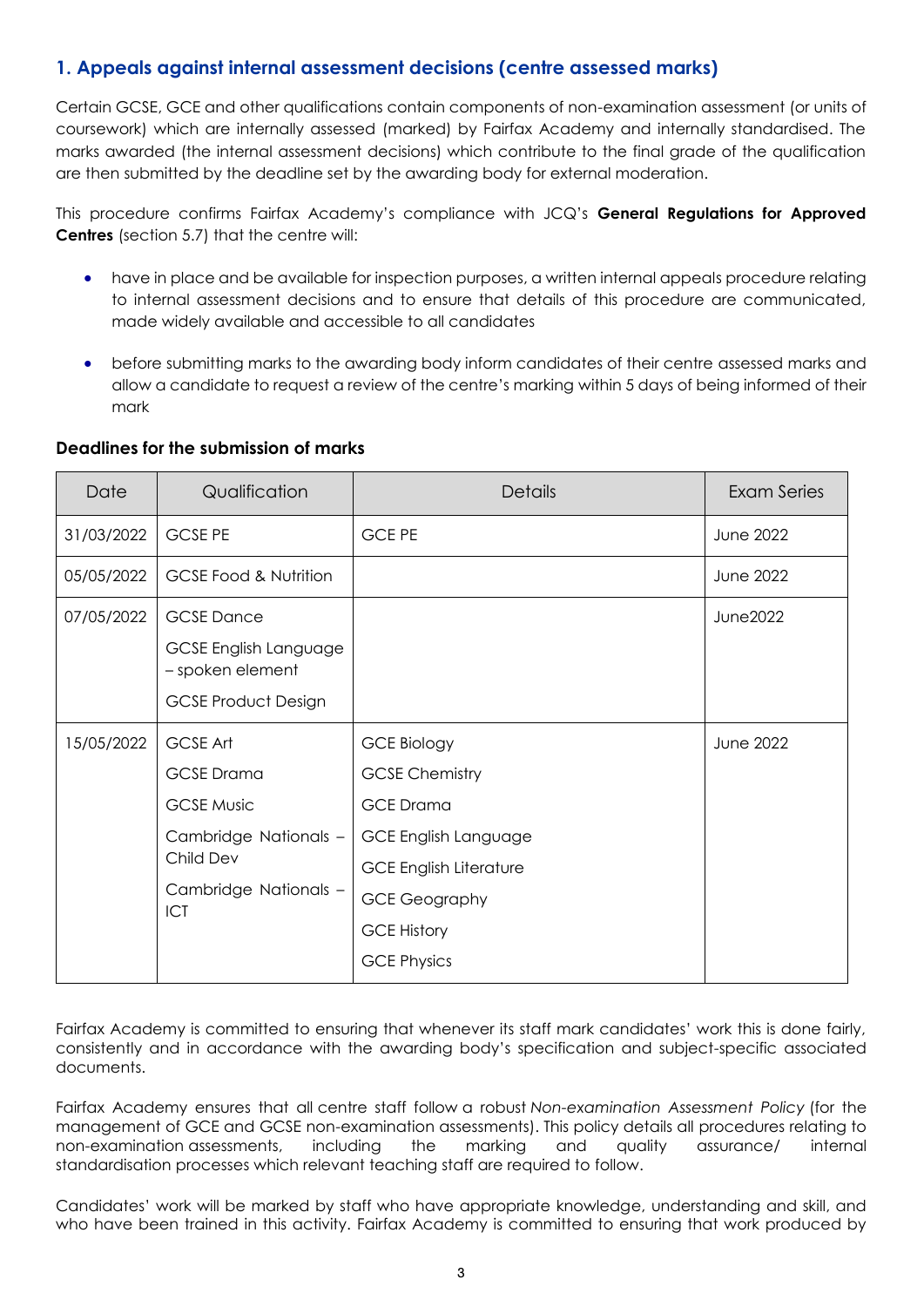candidates is authenticated in line with the requirements of the awarding body. Where a number of subject teachers are involved in marking candidates' work, internal moderation and standardisation will ensure consistency of marking.

On being informed of their centre assessed marks, if a candidate believes that the above procedures were not followed in relation to the marking of his/her work, or that the assessor has not properly applied the marking standards to his/her marking, then he/she may make use of the appeals procedure below to consider whether to request a review of the centre's marking.

### Fairfax Academy will

- 1. ensure that candidates are informed of their centre assessed marks so that they may request a review of the centre's marking before marks are submitted to the awarding body
- 2. inform candidates that they will need to explain on what grounds they wish to request a review of an internally assessed mark as a review will only focus on the quality of their work in meeting the published assessment criteria
- 3. inform candidates that they may request copies of materials (generally as a minimum, a copy their marked assessment material (work) and the mark scheme or assessment criteria plus additional materials which may vary from subject to subject) to assist them in considering whether to request a review of the centre's marking of the assessment
- 4. having received a request for copies of materials, promptly make them available to the candidate (or for some marked assessment materials, such as art work and recordings, inform the candidate that these will be shared under supervised conditions) within 7 days.
- 5. inform candidates they will not be allowed access to original assessment material unless supervised
- 6. provide candidates with sufficient time in order to allow them to review copies of materials and reach a decision, informing candidates that if their decision is to request a review they will need to explain what they believe the issue to be
- 7. provide a clear deadline for candidates to submit a request for a review of the centre's marking. Requests will not be accepted after this deadline. Requests must be made in writing within 7 days of receiving copies of the requested materials by completing the **internal appeals form**.
- 8. allow 14 days for the review to be carried out, to make any necessary changes to marks and to inform the candidate of the outcome, all before the awarding body's deadline for the submission of marks
- 9. ensure that the review of marking is conducted by an assessor who has appropriate competence, has had no previous involvement in the assessment of that candidate and has no personal interest in the review
- 10. instruct the reviewer to ensure that the candidate's mark is consistent with the standard set by the centre
- 11. inform the candidate in writing of the outcome of the review of the centre's marking

The outcome of the review of the centre's marking will be made known to the head of centre who will have the final decision if there is any disagreement on the mark to be submitted to the awarding body. A written record of the review will be kept and made available to the awarding body upon request.

The awarding body will be informed if the centre does not accept the outcome of a review.

The moderation process carried out by the awarding bodies may result in a mark change, either upwards or downwards, even after an internal review. The internal review process is in place to ensure consistency of marking within the centre, whereas moderation by the awarding body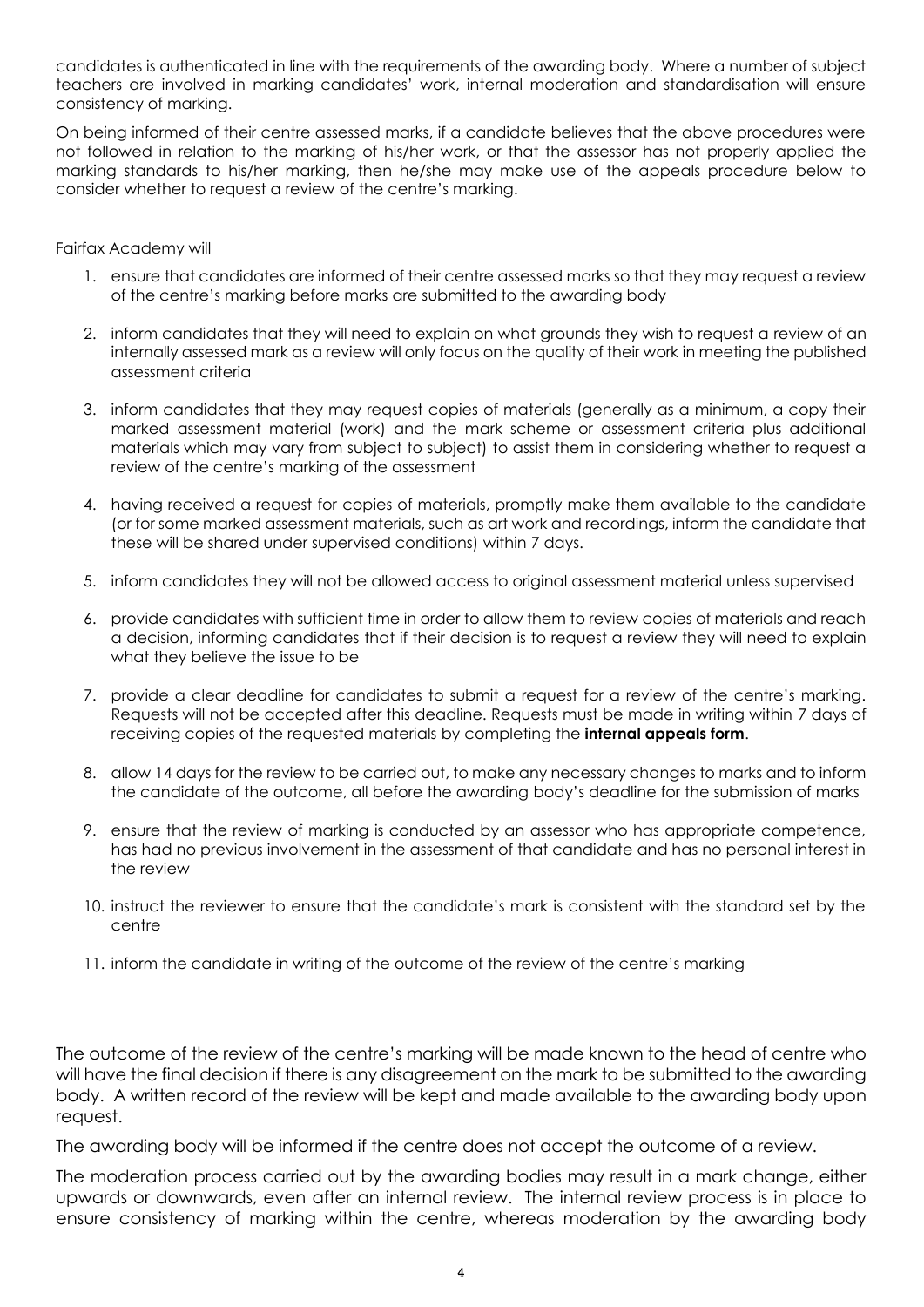ensures that centre marking is in line with national standards. The mark submitted to the awarding body is subject to change and should therefore be considered provisional.

<span id="page-4-0"></span>The procedure is informed by the JCQ publications [Instructions for conducting non-examination](https://www.jcq.org.uk/exams-office/non-examination-assessments)  [assessments](https://www.jcq.org.uk/exams-office/non-examination-assessments) (section 6.1), [Review of marking \(centre assessed marks\) suggested template for centres.](https://www.jcq.org.uk/exams-office/non-examination-assessments) and [Notice to Centres -Informing candidates of their centre assessed marks](https://www.jcq.org.uk/exams-office/non-examination-assessments)

### **2. Appeals against the centre's decision not to support a clerical check, a review of marking, a review of moderation or an appeal**

This procedure confirms Fairfax Academy's compliance with JCQ's General Regulations for Approved Centres (section 5.13) that the centre will:

• *have available for inspection purposes and draw to the attention of candidates and their parents/carers, a written internal appeals procedure to manage disputes when a candidate disagrees with a centre decision not to support a clerical re-check, a review of marking, a review of moderation or an appeal*

Following the issue of results, awarding bodies make post-results services available. Full details of these services, internal deadlines for requesting a service and fees charged are provided by the exams officer.

Candidates are also made aware of the arrangements for post-results services **before** they sit any exams and the accessibility of senior members of centre staff immediately after the publication of results via the website and communications to parents.

If the centre or a candidate (or his/her parent/carer) has a concern and believes a result may not be accurate, post-results services may be considered.

The JCQ post-results services currently available are detailed below.

### **Reviews of Results** (RoRs):

- Service 1 (Clerical re-check) This is the only service that can be requested for objective tests (multiple choice tests)
- Service 2 (Review of marking)
- Priority Service 2 (Review of marking) This service is only available for externally assessed components of GCE A-level specifications (an individual awarding body may also offer this priority service for other qualifications)
- Service 3 (Review of moderation) This service is not available to an individual candidate

### **Access to Scripts** (ATS):

- Copies of scripts to support reviews of marking
- copies of scripts to support teaching and learning

Where a concern is expressed that a particular result may not be accurate, the centre will look at the marks awarded for each component part of the qualification alongside any mark schemes, relevant result reports, grade boundary information etc. when made available by the awarding body to determine if the centre supports any concerns.

For written components that contributed to the final result, the centre will:

1. Where a place a university or college is at risk, consider supporting a request for a Priority Service 2 review of marking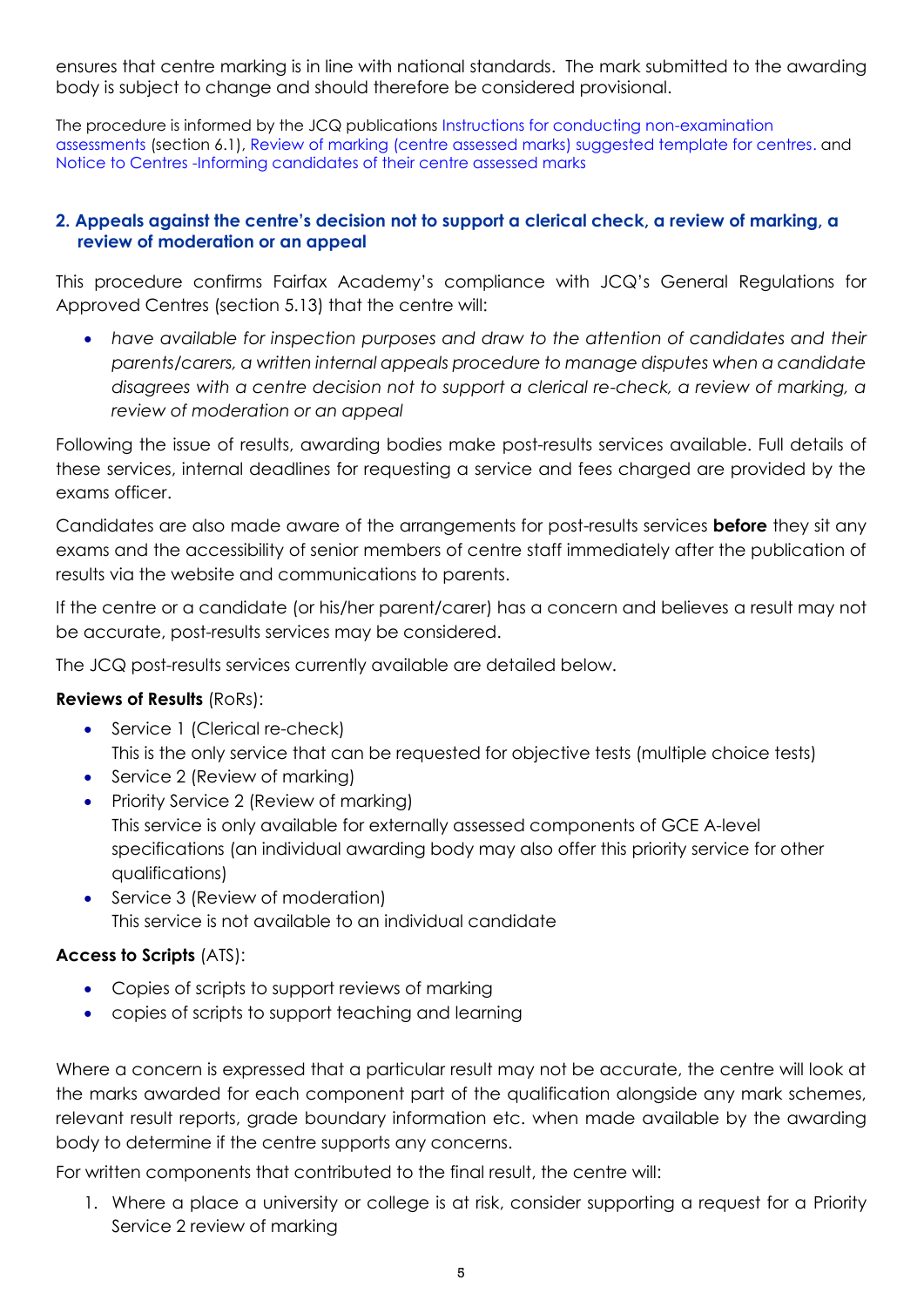- 2. In all other instances, consider accessing the script by:
	- a) (where the service is made available by the awarding body) requesting a priority copy of the candidate's script to support a review of marking by the awarding body deadline or
	- b) (where the option is made available by the awarding body) viewing the candidate's marked script online to consider if requesting a review of marking is appropriate
- 3. Collect informed written consent/permission from the candidate to access his/her script
- 4. On access to the script, consider if it is felt that the agreed mark scheme has been applied correctly in the original marking and if the centre considers there are any errors in the marking
- 5. Support a request for the appropriate RoR service (clerical re-check or review of marking) if any error is identified]
- 6. Collect informed written consent from the candidate to request the RoR service before the request is submitted
- 7. Where relevant, advise an affected candidate to inform any third party (such as a university or college) that a review of marking has been submitted to an awarding body]

Written candidate consent (informed consent via candidate email is acceptable) is required in all cases before a request for a RoR service 1 or 2 (including priority service 2) is submitted to the awarding body. Consent is required to confirm the candidate understands that the final subject grade and/or mark awarded following a clerical re-check or a review of marking, and any subsequent appeal, may be lower than, higher than, or the same as the result which was originally awarded. Candidate consent must only be collected after the publication of results.

For any moderated components that contributed to the final result, the centre will:

- Confirm that a review of moderation cannot be undertaken on the work of an individual candidate or the work of candidates not in the original sample submitted for moderation
- Consult the moderator's report/feedback to identify any issues raised
- Determine if the centre's internally assessed marks have been accepted without change by the awarding body – if this is the case, a RoR service 3 (Review of moderation) will not be available
- Determine if there are any grounds to submit a request for a review of moderation for the work of candidates in the original sample]

Where a candidate disagrees with a centre decision not to support a clerical re-check, a review of marking or a review of moderation, the centre will:

- For a review of marking (RoR priority service 2), advise the candidate he/she may request the review by providing informed written consent (and the required fee) for this service to the centre by the deadline set by the centre
- For a review of marking (RoR service 1 or 2), first advise the candidate to access his/her script to support a review of marking by providing written permission for the centre to access the script (and any required fee) for this service to the centre to submit this request
- After accessing the script to consider the marking, inform the candidate that if a request for a review of marking (RoR service 1 or 2) is required, this must be submitted by the deadline set by the centre by providing informed written consent (and the required fee) for this service to the centre to submit this request
- Inform the candidate that a review of moderation (RoR service 3) cannot be requested for the work of an individual candidate or the work of a candidate not in the original sample]

If the candidate (or his/her parent/carer) believes there are grounds to appeal against the centre's decision not to support a review of results, an internal appeal can be submitted to the centre by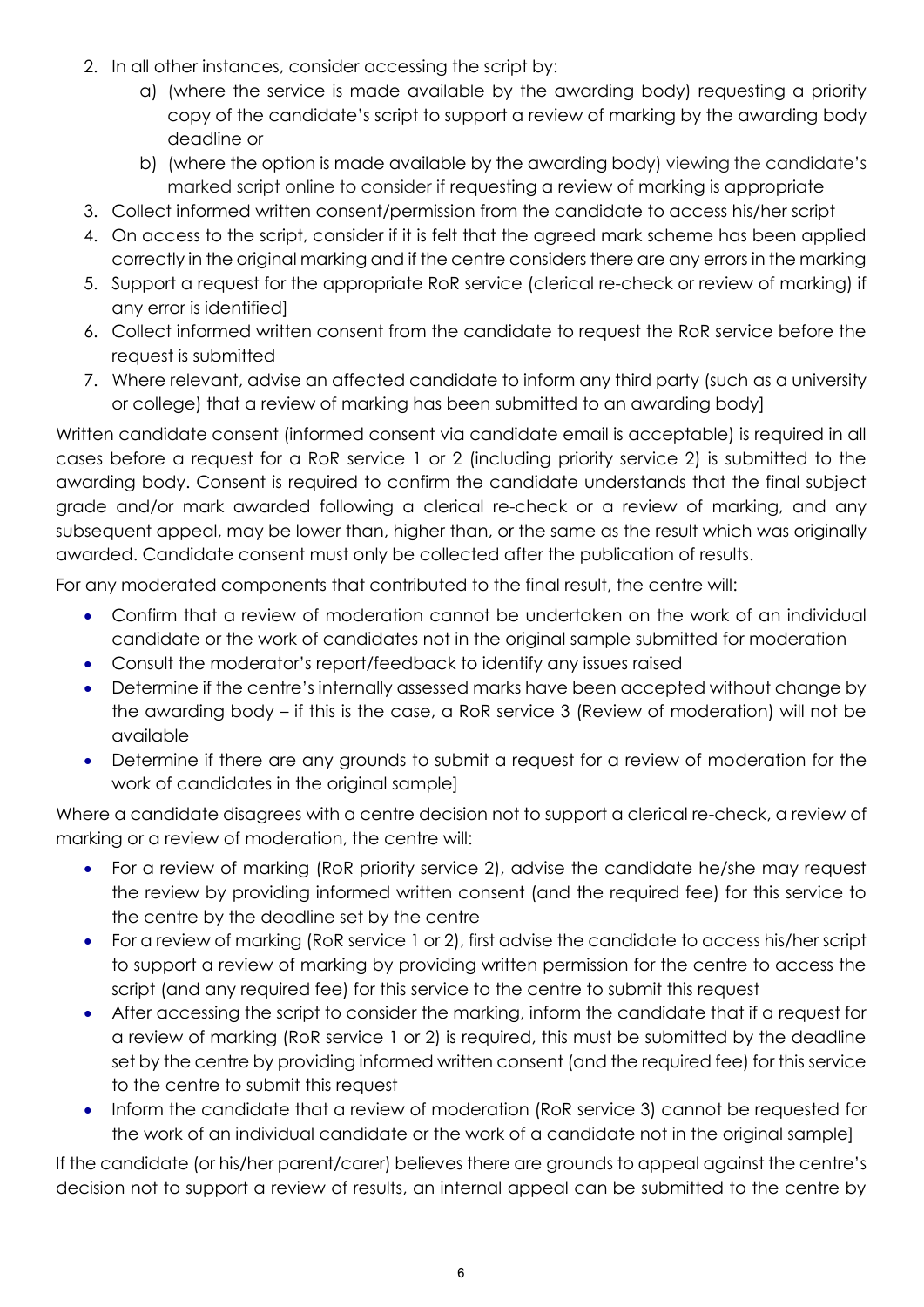completing the internal appeals form at least 2 calendar days prior to the internal deadline for submitting a request for a review of results.

The appellant will be informed of the outcome of his/her appeal.

Following the RoR outcome, an external appeals process is available if the head of centre remains dissatisfied with the outcome and believes there are grounds for appeal. The JCQ publications **Post-Results Services** and **JCQ Appeals Booklet** (A guide to the awarding bodies' appeals processes) will be consulted to determine the acceptable grounds for a preliminary appeal.

Where the head of centre is satisfied after receiving the RoR outcome, but the candidate (or his/her parent/carer) believes there are grounds for a preliminary appeal to the awarding body, a further internal appeal may be made to the head of centre. Following this, the head of centre's decision as to whether to proceed with a preliminary appeal will be based upon the acceptable grounds as detailed in the **JCQ Appeals Booklet**. Candidates or parents/carers are not permitted to make direct representations to an awarding body.

The **internal appeals form** should be completed and submitted to the centre within 5 calendar days of the notification of the outcome of the RoR. Subject to the head of centre's decision, this will allow the centre to process the preliminary appeal and submit to the awarding body within the required **30 calendar days** of the awarding body issuing the outcome of the review of results process. Awarding body fees which may be charged for the preliminary appeal must be paid to the centre by the appellant before the preliminary appeal is submitted to the awarding body (fees are available from the exams officer). If the appeal is upheld by the awarding body, this fee will be refunded by the awarding body and repaid to the appellant by the centre.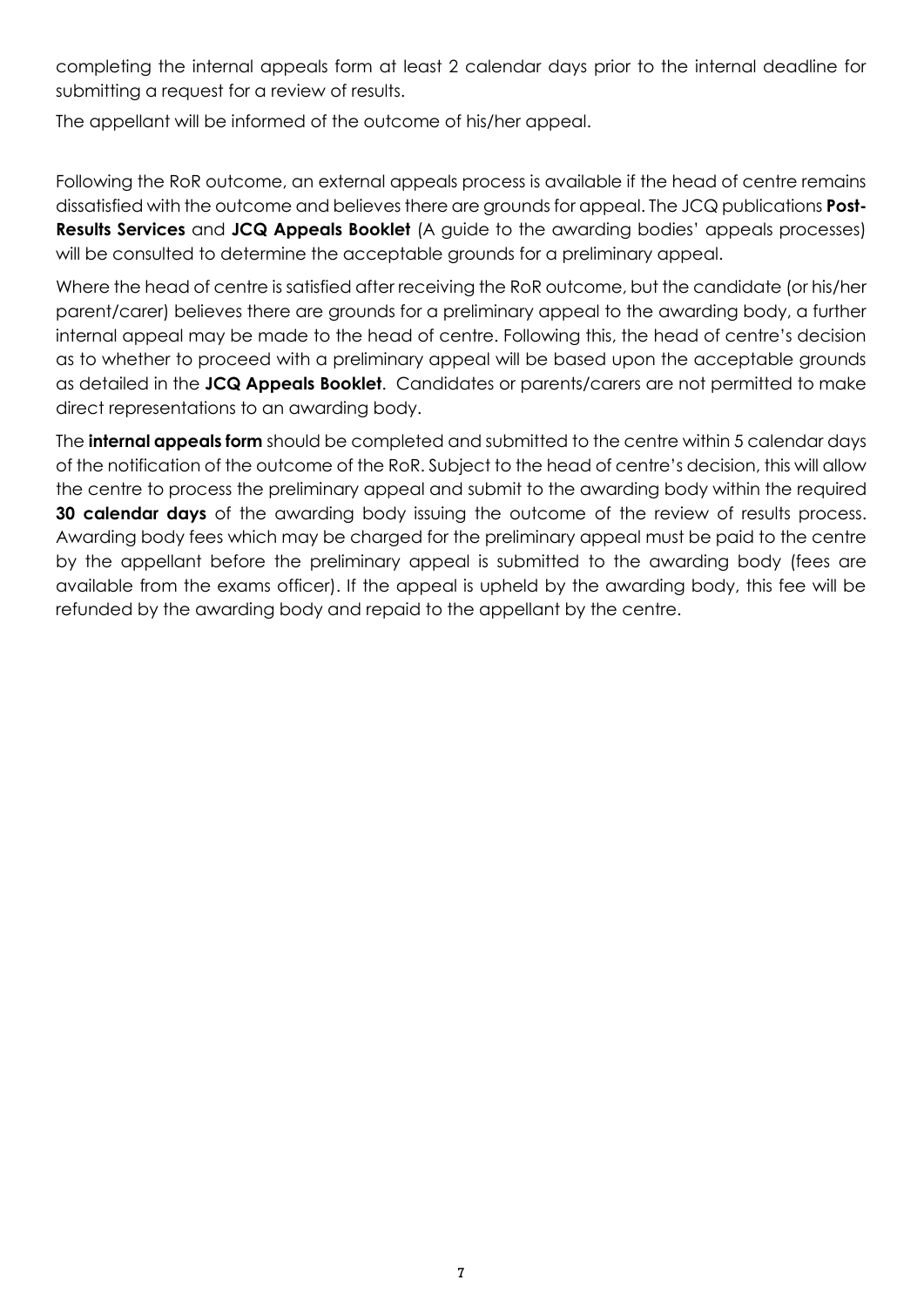*(If applicable, tick below)*  $\Box$  Where my appeal is against an internal assessment decision I wish to request a review of the centre's

marking

*If necessary, continue on an additional page if this form is being completed electronically or overleaf if hard copy being completed*

Appellant signature: Date of signature:

This form must be signed, dated and returned to the exams officer on behalf of the head of centre to the timescale indicated in the relevant appeals procedure

# **Internal Appeals form**

| 0.1.10.10 air 111.111.10 201.000 011 111.10 10.111.1 2010 11                                                                                                                                                               |                                                 |                                             |  |  |
|----------------------------------------------------------------------------------------------------------------------------------------------------------------------------------------------------------------------------|-------------------------------------------------|---------------------------------------------|--|--|
| Appeal against an internal assessment decision and/or request for a review of marking<br>Appeal against the centre's decision not to support a clerical check, a review of marking, a review of<br>moderation or an appeal |                                                 |                                             |  |  |
| Name of appellant                                                                                                                                                                                                          |                                                 | Candidate name<br>if different to appellant |  |  |
| Awarding body                                                                                                                                                                                                              |                                                 | Exam paper code                             |  |  |
| Qualification Type<br>Subject                                                                                                                                                                                              |                                                 | Exam paper title                            |  |  |
|                                                                                                                                                                                                                            | Please state the grounds for your appeal below: |                                             |  |  |

### Please tick box to indicate the nature of your appeal and complete all white boxes on the form below

**FOR CENTRE USE ONLY**

Date received

Reference No.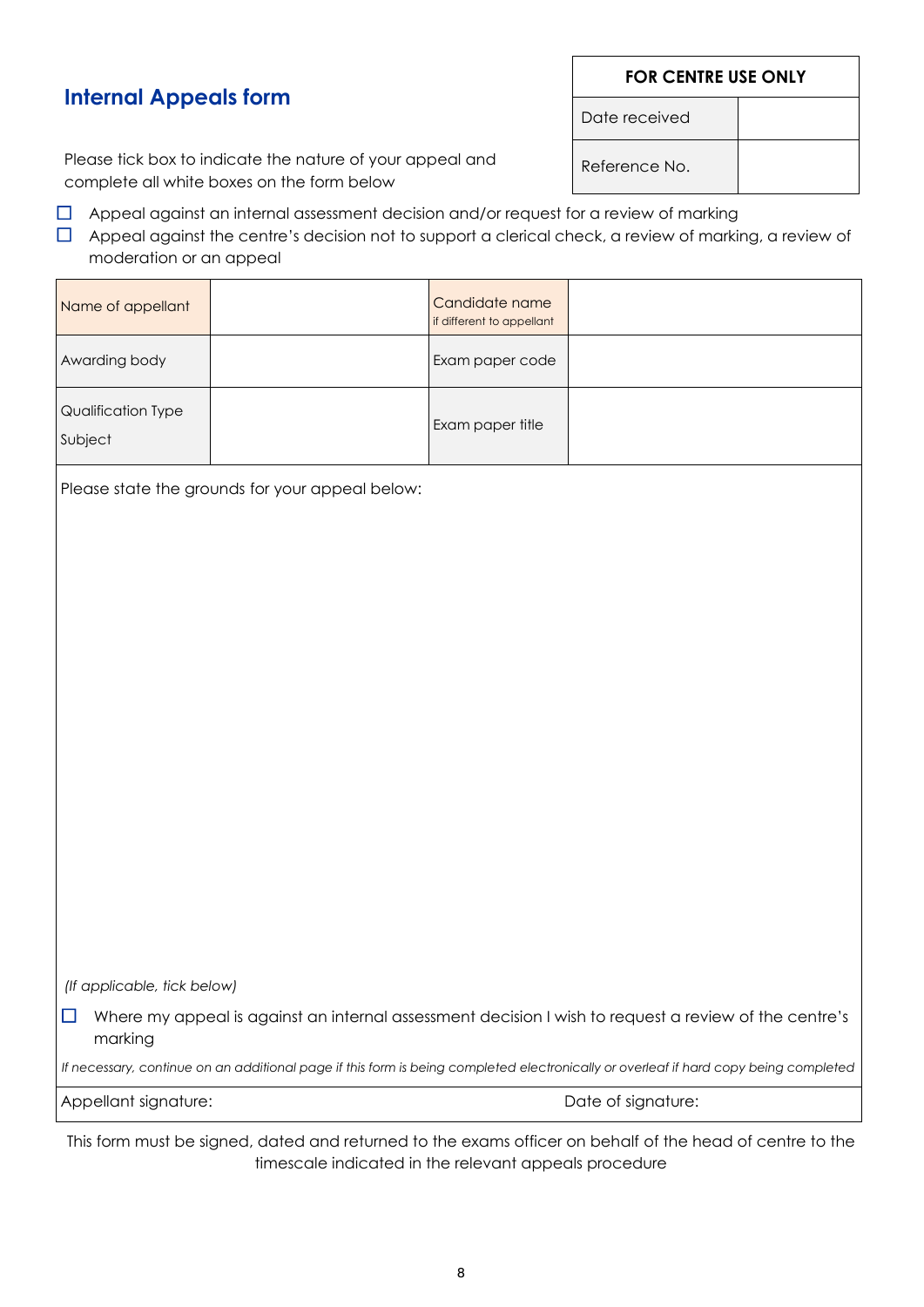## **Complaints and Appeals log**

On receipt, all complaints/appeals are assigned a reference number and logged. Outcome and outcome date is also recorded.]

The outcome of any review of the centre's marking will be made known to the head of centre. A written record of the review will be kept and logged as an appeal, so information can be easily made available to an awarding body upon request.

| Ref<br>No. | Date<br>received | <b>Complaint or Appeal</b> | Outcome | Outcome<br>date |
|------------|------------------|----------------------------|---------|-----------------|
|            |                  |                            |         |                 |
|            |                  |                            |         |                 |
|            |                  |                            |         |                 |
|            |                  |                            |         |                 |
|            |                  |                            |         |                 |
|            |                  |                            |         |                 |
|            |                  |                            |         |                 |
|            |                  |                            |         |                 |
|            |                  |                            |         |                 |
|            |                  |                            |         |                 |
|            |                  |                            |         |                 |
|            |                  |                            |         |                 |
|            |                  |                            |         |                 |
|            |                  |                            |         |                 |
|            |                  |                            |         |                 |
|            |                  |                            |         |                 |
|            |                  |                            |         |                 |
|            |                  |                            |         |                 |
|            |                  |                            |         |                 |
|            |                  |                            |         |                 |
|            |                  |                            |         |                 |
|            |                  |                            |         |                 |